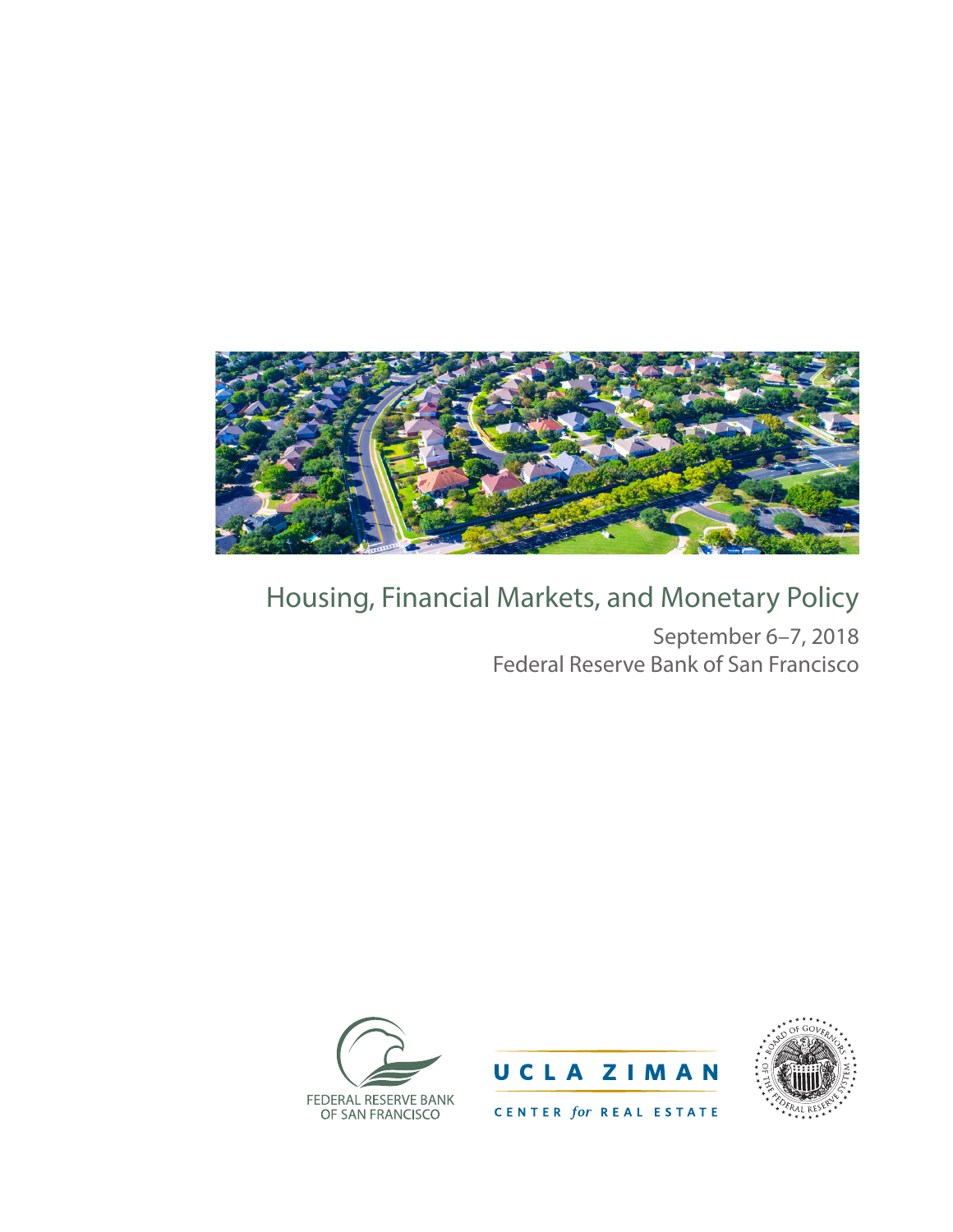## **Thursday, September 6**

| 8:00 a.m.              | <b>Registration and Continental Breakfast</b>                                                                                                           |
|------------------------|---------------------------------------------------------------------------------------------------------------------------------------------------------|
| $8:55$ a.m.            | <b>Welcoming Remarks</b><br>Mary Daly, Executive Vice President and Director of Research<br>Federal Reserve Bank of San Francisco                       |
|                        | <b>Session 1 Housing Consumption and House Price Dynamics</b>                                                                                           |
| Chair:                 | John Krainer (Board of Governors of the Federal Reserve System)                                                                                         |
| 9:00 a.m.              | The Geography Channel of House Price Appreciation                                                                                                       |
| Authors:               | <b>Greg Howard</b> (University of Illinois),<br>Jack Liebersohn (MIT)                                                                                   |
| Discussant:            | Amir Kermani (University of California-Berkeley)                                                                                                        |
| $9:45$ a.m.            | For Whom the Price Grows: Monetary Policy and the Housing Distribution                                                                                  |
| Author:<br>Discussant: | <b>Anthony Orlando</b> (University of Southern California)<br>Steven Laufer (Board of Governors of the Federal Reserve System)                          |
| 10:30a.m.              | <b>Break</b>                                                                                                                                            |
| 11:00 a.m.             | How Big is the Wealth Effect? Decomposing the Response of<br><b>Consumption to House Prices</b>                                                         |
| Authors:               | S. Boragan Aruoba (University of Maryland)<br><b>Ronel Elul</b> (Federal Reserve Bank of Philadelphia)<br>Sebnem Kalemli-Ozcan (University of Maryland) |
| Discussant:            | Gene Amromin (Federal Reserve Bank of Chicago)                                                                                                          |
| 11:45 a.m.             | Lunch - 4th Floor Market Street Dining Room                                                                                                             |
|                        | <b>Session 2 Housing and Mortgage Market Structure</b>                                                                                                  |
|                        | Chair: Wayne Passmore (Board of Governors of the Federal Reserve System)                                                                                |
| 1:00 p.m.              | <b>Competing for Deal Flow in Mortgage Markets</b>                                                                                                      |
| Authors:               | <b>Darren Aiello</b> (Brigham Young University)<br>Mark Garmaise (University of California-Los Angeles)<br>Gabriel Natividad (Universidad de Piura)     |
| $1:45$ p.m.            | The Effect of Government Mortgage Guarantees on Homeownership                                                                                           |
| Authors:               | <b>Serafin Grundl</b> (Board of Governors of the Federal Reserve System)<br>You Suk Kim (Board of Governors of the Federal Reserve System)              |
| Discussants:           | Brent Ambrose (Pennsylvania State University)<br>Joseph Tracy (Federal Reserve Bank of Dallas)                                                          |
| 2:30 pm                | <b>Break</b>                                                                                                                                            |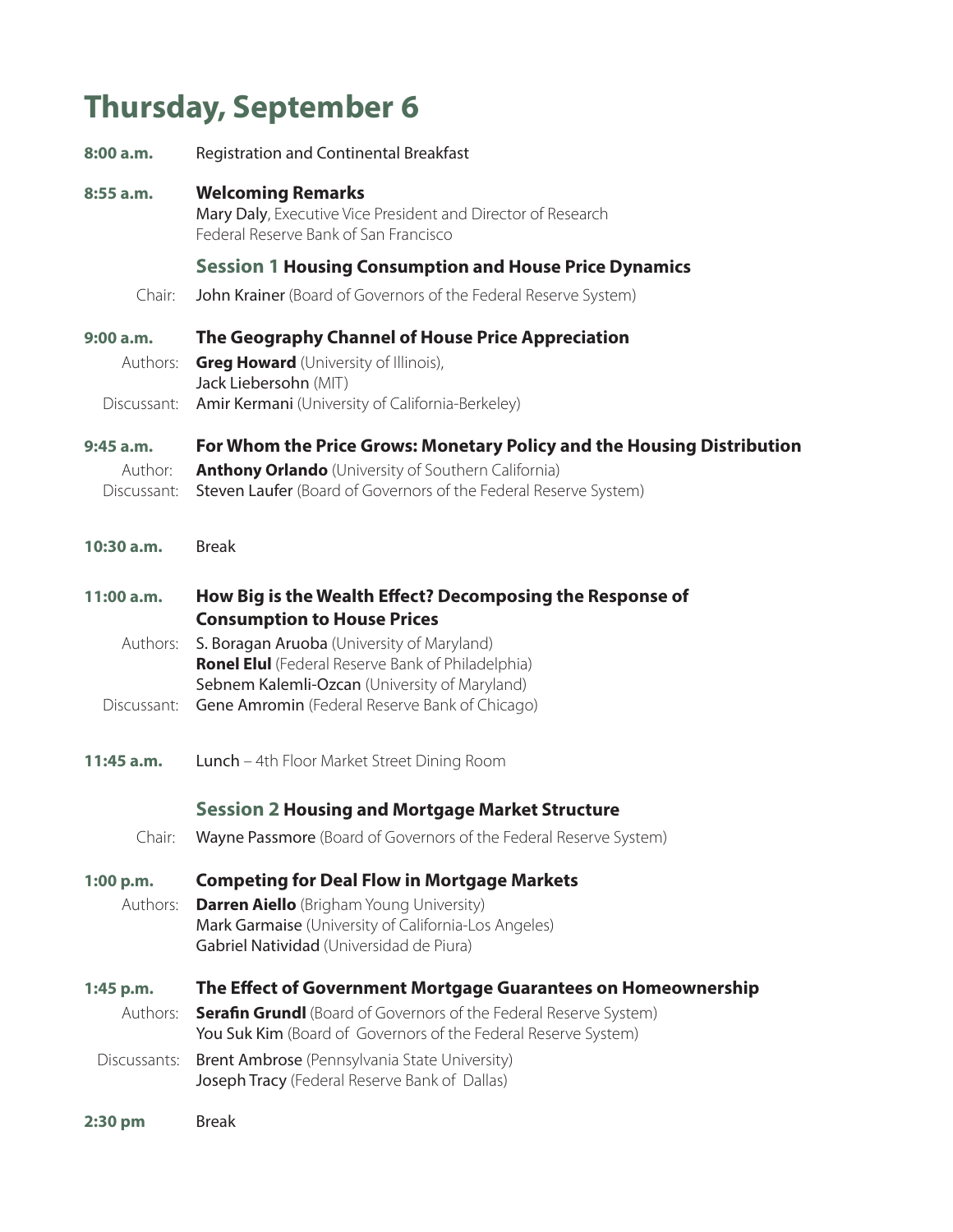|                       | <b>Session 3 Mortgage Loan Performance</b>                                                                                                                                                                     |
|-----------------------|----------------------------------------------------------------------------------------------------------------------------------------------------------------------------------------------------------------|
| Chair:                | <b>Stuart Gabriel</b> (University of California-Los Angeles)                                                                                                                                                   |
| 3:00 p.m.             | The Effect of Changing Mortgage Payments on Default and Prepayment:<br><b>Evidence from HAMP Resets</b><br>Authors: Tess Scharlemann (Board of Governors of the Federal Reserve System)                        |
| 3:45 p.m.<br>Authors: | Stephen Shore (Georgia State University)<br>No Job, No Money, No Refi: Frictions to Refinancing in a Recession<br><b>Anthony DeFusco</b> (Northwestern University)<br>John Mondragon (Northwestern University) |
| Discussants:          | Barney Hartman-Glaser (University of California-Los Angeles)<br>Nitzan Tzur-Ilan (Bank of Israel and Hebrew University)                                                                                        |
| 4:30 p.m.             | <b>Reception</b> – 4th Floor Market Street Dining Room                                                                                                                                                         |
| 6:00 p.m.             | <b>Dinner</b> – 4th Floor Market Street Dining Room                                                                                                                                                            |

## **Friday, September 7**

| 8:30a.m.                             | <b>Registration and Continental Breakfast</b>                                                                                                                                                                                                                  |
|--------------------------------------|----------------------------------------------------------------------------------------------------------------------------------------------------------------------------------------------------------------------------------------------------------------|
| Chair:                               | <b>Session 4 Monetary Policy and Housing Market</b><br>Diana Hancock (Board of Governors of the Federal Reserve System)                                                                                                                                        |
| 9:00a.m.<br>Authors:<br>Discussant:  | <b>Interest Rates and Housing Market Dynamics in a Housing Search Model</b><br>Elliot Anenberg (Board of Governors of the Federal Reserve System)<br><b>Edward Kung</b> (University of California-Los Angeles)<br>Paul Willen (Federal Reserve Bank of Boston) |
| 9:45 a.m.<br>Authors:<br>Discussant: | <b>Monetary Policy and the Housing Market</b><br><b>Jeremy Moulton</b> (University of North Carolina-Chapel Hill)<br>Scott Wentland (Bureau of Economic Analysis)<br>John Duca (Oberlin College and Federal Reserve Bank of Dallas)                            |
| 10:30 a.m.                           | <b>Break</b>                                                                                                                                                                                                                                                   |
| 11:00 a.m.<br>Authors:               | The Effect of Interest Rates on Home Buying: Evidence from a Discontinuity<br>in Mortgage Insurance Premiums                                                                                                                                                   |
| Discussant:                          | Neil Bhutta (Board of Governors of the Federal Reserve System)<br><b>Daniel Ringo</b> (Board of Governors of the Federal Reserve System)<br>Yongheng Deng (University of Wisconsin-Madison)                                                                    |
| $11:45$ a.m.                         | <b>Boxed Lunch</b><br>Adjourn                                                                                                                                                                                                                                  |